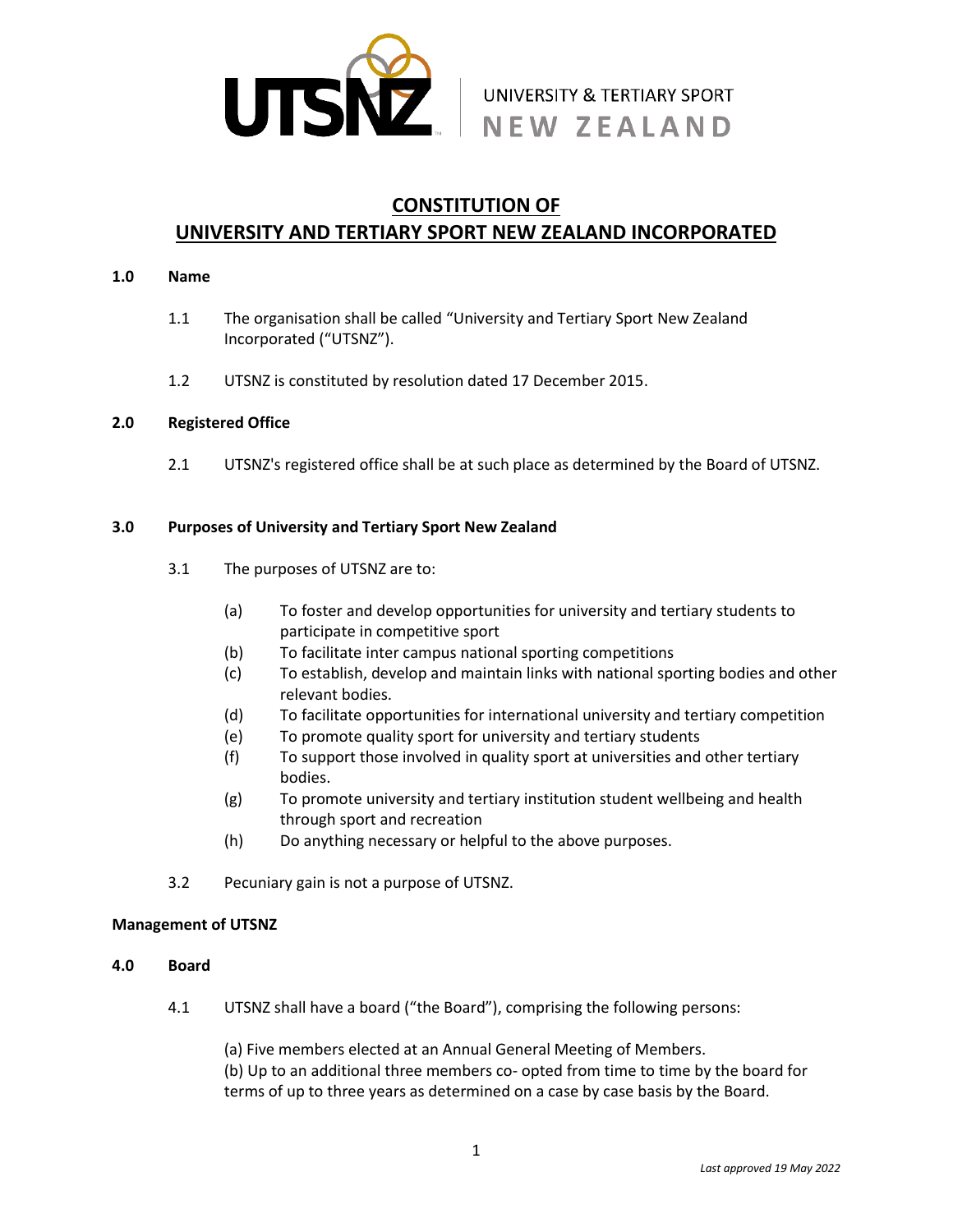(c) At any time at least two Board Members shall be enrolled university or tertiary institute students at the time of their election or co-option.

### **5.0 Election and term of Board Members**

- 5.1 At a General Meeting, the Members may elect by majority vote the five Board members referred to in (4) above.
- 5.2 In the event of any vote being tied the tie shall be resolved by another election. In the event of the second election being tied then the chairperson shall have a casting vote.
- 5.3 Board Members are elected for a term of three years.
- 5.4 Board members have a maximum tenure of 6 years (2 x three-year terms). An exception exists if the tenure of more than two directors expire at the same time, in this instance one director can remain for one further year to the following AGM.
- 5.5 For student representatives there is an exception to Clause 5.3. The three-year term will not apply if the student representative is no longer enrolled at a New Zealand tertiary institution. Instead, the term will end 6 months following withdrawal from or completion of study.

#### **6.0 Cessation of Board Membership**

- 6.1 Persons cease to be Board Members when:
	- (a) They resign by giving written notice to the Board.
	- (b) They are removed by majority vote of UTSNZ at a General Meeting.
	- (c) Their term expires.
- 6.2 If a person ceases to be a Board Member, that person must within one month give to the Board all Society documents and property.

#### **7.0 Nomination of Board Members**

- 7.1 Nominations for members of the Board shall be called for at least 28 days before an Annual General Meeting. Each candidate shall be proposed and seconded in writing by Members and the completed nomination delivered to the Executive Director. Nominations shall close at 5pm on the fifth day before the Annual General Meeting. [See also rule 21.4(b)] All retiring members of the Board shall be eligible for re-election.
- 7.2 If the position of any Board Member becomes vacant between Annual General Meetings, the Board may appoint another Member to fill that vacancy until the next Annual General Meeting.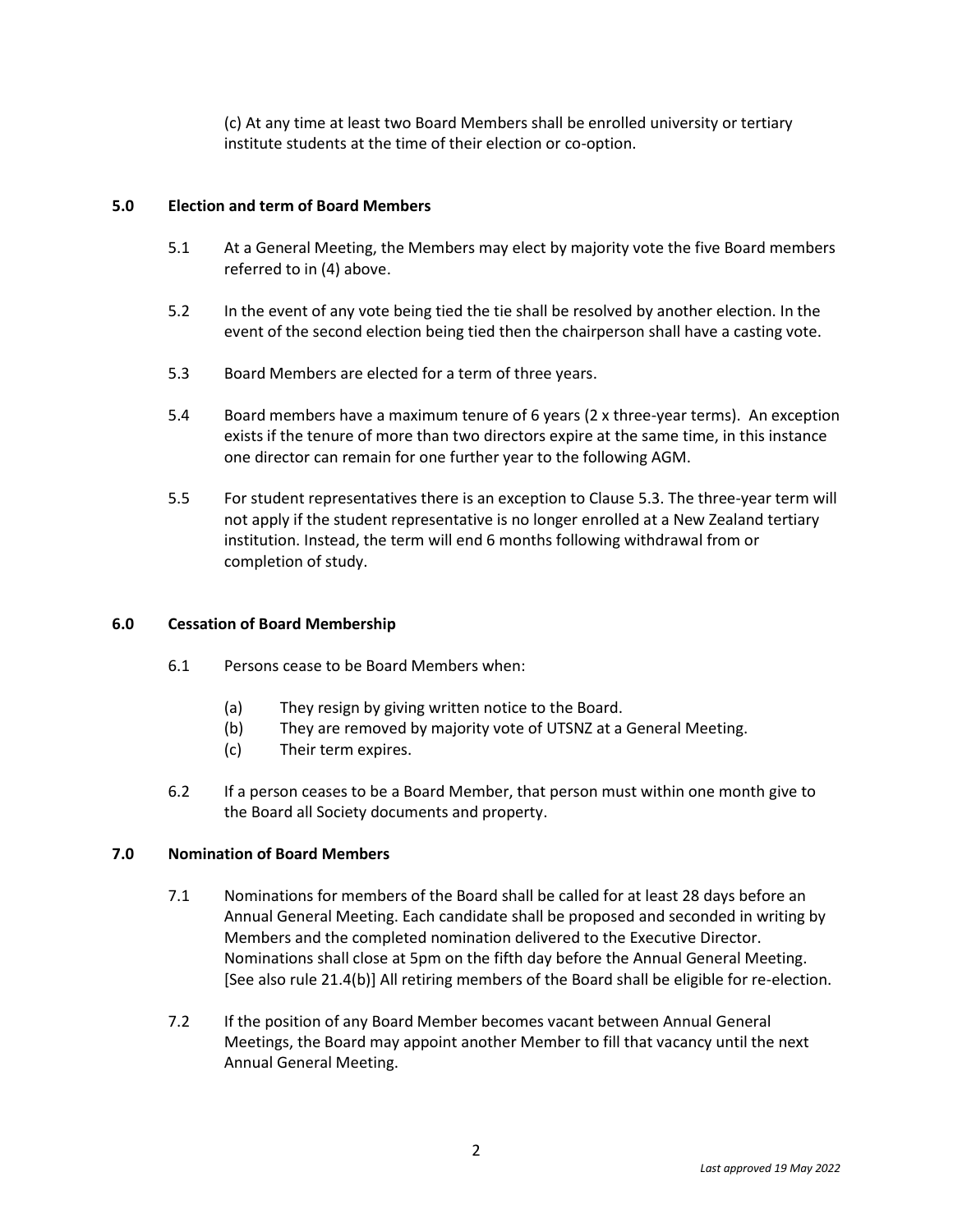7.3 If any Board Member is absent from three consecutive meetings without leave of absence the Chair may declare that person's position to be vacant.

# **8.0 Role of the Board**

- 8.1 Subject to the rules of UTSNZ ("The Rules"), the role of the Board is to:
	- 1. Elect a Chair from its number
	- 2. Elect a Treasurer from its number
	- 3. Administer, manage, and control UTSNZ
	- 4. Co- opt from time to time as it deems fit up to an additional 3 Board Members to complement the skills and attributes of the elected Board Members
	- 5. Carry out the purposes of UTSNZ, and use money or other assets to do that
	- 6. Manage the financial affairs of UTSNZ, including approving the annual financial statements for presentation to the Members at the Annual General Meetings
	- 7. Set accounting policies in line with generally accepted accounting practice
	- 8. Delegate responsibility and co-opt members where necessary
	- 9. Ensure that all Members follow the Rules
	- 10. Decide how a university, polytechnic or other tertiary education provider becomes a Member, and stops being a Member
	- 11. Decide the times and dates for Meetings, and set the agenda for Meetings
	- 12. Decide the procedures for dealing with complaints
	- 13. Set Membership fees, including subscriptions and levies
	- 14. Appoint an Executive Director
	- 15. Make regulations
- 8.2 The Board has all of the powers of UTSNZ, unless the Board's power is limited by these Rules, or by a majority decision of UTSNZ.
- 8.3 All decisions of the Board shall be by a majority vote. In the event of an equal vote, the Chair shall have a casting vote, that is, a second vote.
- 8.4 Decisions of the Committee bind UTSNZ, unless the Board's power is limited by these Rules or by a majority decision of UTSNZ.

# **9.0 Roles of Board Members**

- 9.1 The Chair is responsible for:
	- (a) Ensuring that the Rules are followed
	- (b) Convening Meetings and establishing whether or not a quorum (half of the Committee) is present
	- (c) Chairing Meetings, deciding who may speak and when
	- (d) Overseeing the operation of UTSNZ
	- (e) Providing a report on the operations of UTSNZ at each Annual General Meeting.
- 9.2 The Executive Director is responsible for:
	- (a) Recording the minutes of Meetings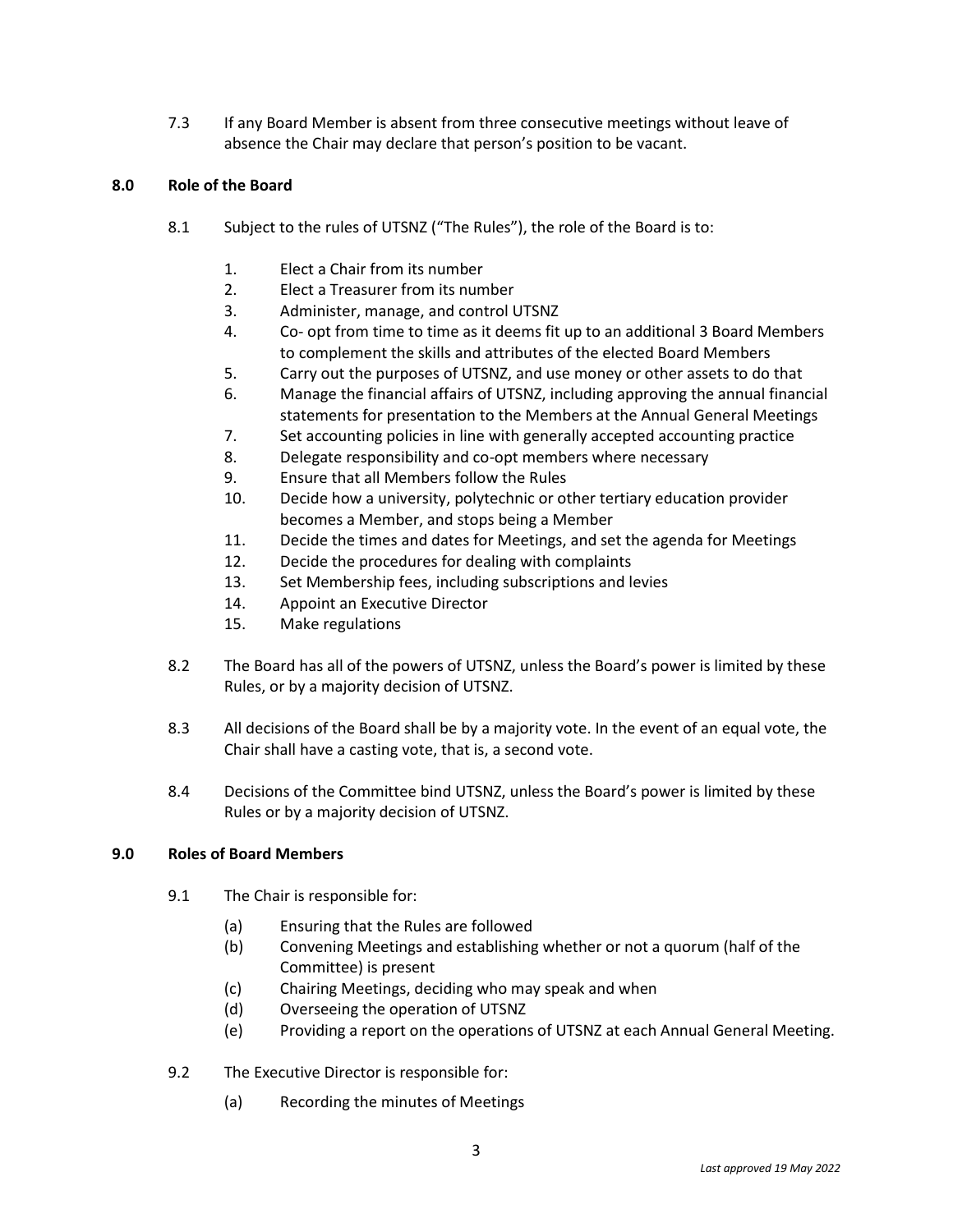- (b) Keeping the Register of Members
- (c) Holding UTSNZ's records, documents, and books except those required for the Treasurer's function
- (d) Receiving and replying to correspondence as required by the Board
- (e) Forwarding the annual financial statements for UTSNZ to the Registrar of Incorporated Societies upon their approval by the Members at an Annual General Meeting.
- (f) Advising the Registrar of Incorporated Societies of any rule changes
- 9.3 The Treasurer is responsible for:
	- (a) Keeping proper accounting records of UTSNZ's financial transactions to allow its financial position to be readily ascertained
	- (b) Preparing annual financial statements for presentation at each Annual General Meeting. These statements should be prepared in accordance with UTSNZ's accounting policies (see 8.1.7).
	- (c) Providing a financial report at each Annual General Meeting
	- (d) Providing financial information to the Board as the Board determines.

# **10.0 Board Meetings**

- 10.1 Board meetings may be held via video or telephone conference, or other formats as the Board may decide
- 10.2 Board meetings will be held as required
- 10.3 No Board Meeting may be held unless more than half of the Board Members attend
- 10.4 The Chair shall chair Board Meetings, or if the Chair is absent, the Board shall elect a Board Member to chair that meeting
- 10.5 Decisions of the Board shall be by majority vote
- 10.6 The Chair or person acting as Chair has a casting vote, that is, a second vote
- 10.7 Only Board Members present at a Board Meeting may vote at that Board Meeting.
- 10.8 Subject to these Rules, the Board may regulate its own practices
- 10.9 The Chair or his nominee shall adjourn the meeting if necessary.
- 10.10 Adjourned Meetings: If within half an hour after the time appointed for a meeting a quorum is not present the meeting, if convened upon requisition of members, shall be dissolved; in any other case it shall stand adjourned to a day, time and place determined by the Chair of UTSNZ, and if at such adjourned meeting a quorum is not present the meeting shall be dissolved without further adjournments. The Chair may with the consent of any General Meeting adjourn the same from time to time and from place to place but no business shall be transacted at any adjourned meeting other than the business left unfinished at the meeting from which the adjournment took place.
- 10.11 The Executive Director will be entitled to attend and speak at all Board meetings and General Meetings but will have no vote

# **Membership**

# **11.0 Types of Members**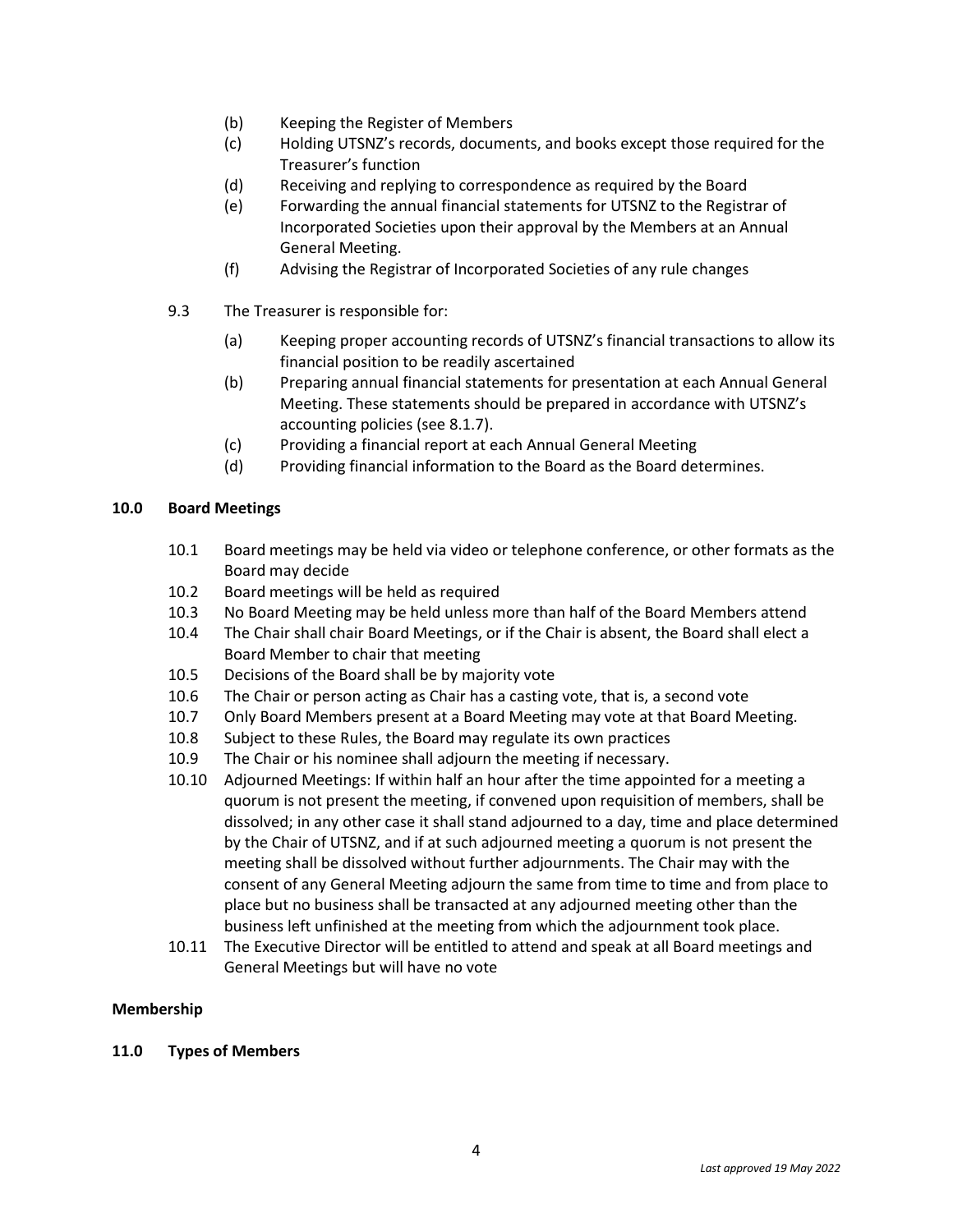- 11.1 All universities, polytechnics and other tertiary education providers are eligible for membership
- 11.2 UTSNZ may by majority vote at any general meeting elect to life membership any person in recognition of outstanding work for university and tertiary sport
- 11.3 Members have the rights and responsibilities set out in these Rules.

#### **12.0 Admission of Members**

- 12.1 To become a Member, a person ("the Applicant") must:
	- (a) Complete an application form; and
	- (b) Supply any other information the Board requires.
- 12.2 The Board shall have complete discretion when it decides whether or not to allow the Applicant to become a Member.
- 12.3 The Board shall advise the Applicant of its decision, and that decision shall be final.

#### **13.0 The Register of Members**

- 13.1 UTSNZ shall keep a register of Members ("the Register"), which shall contain the names, the postal and email addresses and telephone numbers of all Members, and the dates at which they became Members.
- 13.2 Each Member shall provide such other details as the Board requires.
- 13.3 Members shall have reasonable access to the Register of Members.

# **14.0 Cessation of Membership**

- 14.1 Any Member may resign by giving written notice to UTSNZ as follows:
	- (i) Written notice must be received from the designated Voting Member of the tertiary institution.
	- (ii) Written notice to include confirmation and explanation of the reasons for wanting to cease membership of UTSNZ.
	- (iii) Written notice to state what UTSNZ could potentially do (if anything) to help remedy the situation, and/or retain membership status.
	- (iv) Written notice must be received on or before 30 June the year prior to the cessation of Membership, otherwise Annual Membership Fees will apply.
- 14.2 Membership is terminated in the following way:
- (a) If, for any reason whatsoever, the Board is of the view that a Member is breaching the Rules or acting in a manner inconsistent with the purposes of UTSNZ, the Board may give written notice of this to the Member ("the Board's Notice"). The Board's Notice must: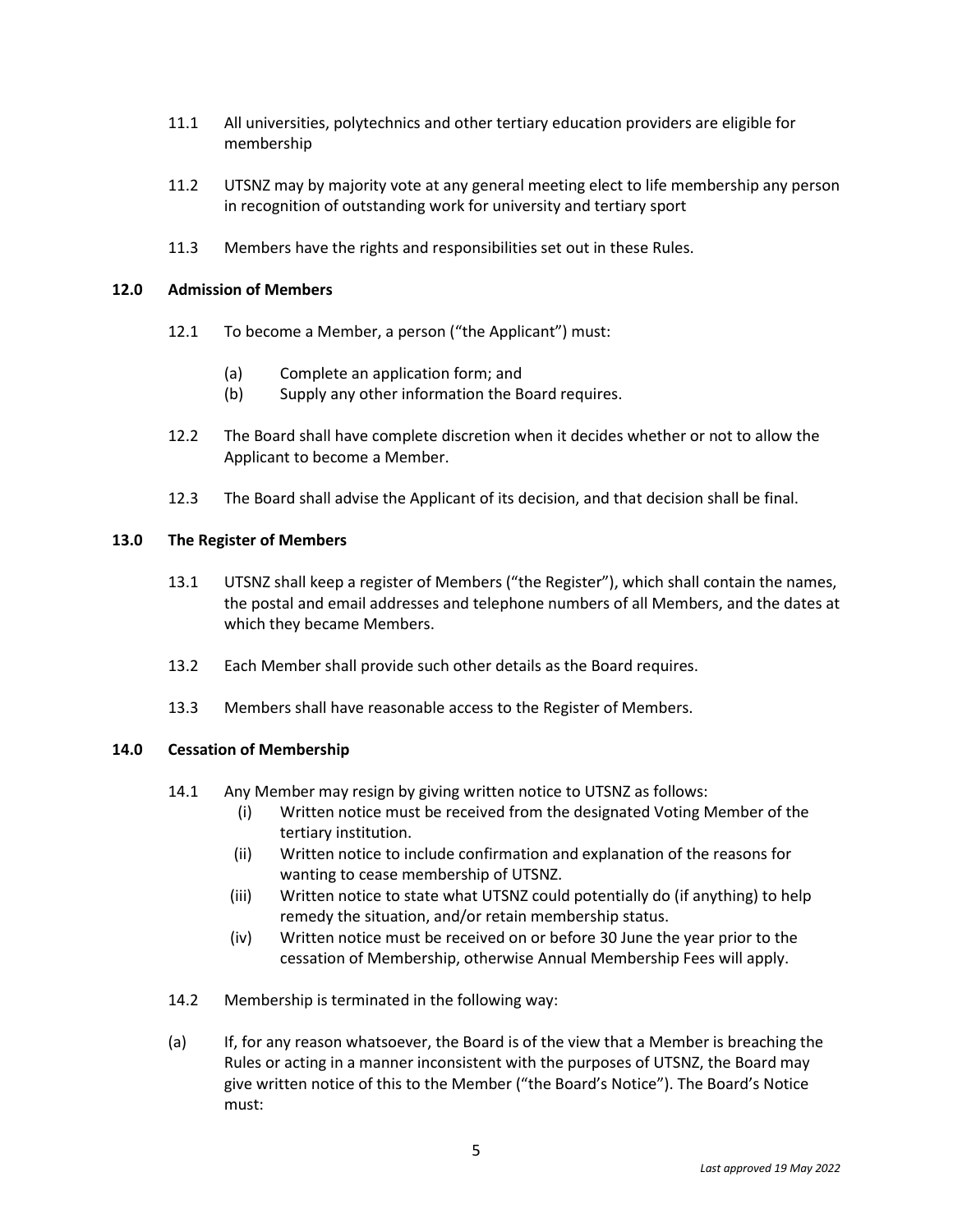- (i) Explain how the Member is breaching the Rules or acting in a manner inconsistent with the purposes of UTSNZ;
- (ii) State what the Member must do in order to remedy the situation; or state that the Member must write to the Board giving reasons why the Board should not terminate the Member's Membership.
- (iii) State that if, within 14 days of the Member receiving the Board's Notice, the Board is not satisfied, the Board may in its absolute discretion immediately terminate the Member's Membership.
- (iv) State that if the Board terminates the Member's Membership, the Member may appeal to an Independent Advisory Committee. This committee is to be made up of an independent lawyer, current UTSNZ Member, Student Representative and NSO representative.
- (b) 14 days after the Member received the Board's Notice, the Board may in its absolute discretion by majority vote terminate the Member's Membership by giving the Member written notice ("Termination Notice"), which takes immediate effect. The Termination Notice must state that the Member may appeal to UTSNZ at the next Meeting by giving written notice to UTSNZ ("Member's Notice") within 14 days of the Member's receipt of the Termination Notice.
- (c) If the Member gives the Member's Notice to UTSNZ, the Member will have the right to be fairly heard at a general Meeting held within the following 28 days. If the Member chooses, the Member may provide UTSNZ with a written explanation of the events as the Member sees them ("the Member's Explanation"), and the Member may require UTSNZ to give the Member's Explanation to every other Member within 7 days of UTSNZ receiving the Member's Explanation. If the Member is not satisfied that the other UTSNZ Members have had sufficient time to consider the Member's Explanation, the Member may defer his or her right to be heard until the following general Meeting.
- (d) When the Member is heard at a General Meeting, UTSNZ may question the Member and the Board Members.
- (e) UTSNZ shall then by majority vote decide whether to let the termination stand, or whether to reinstate the Member. The decision of UTSNZ will be final.

# **15.0 Obligations of Members**

15.1 All Members (and Board Members) shall promote the purposes of UTSNZ and shall do nothing to bring UTSNZ into disrepute.

# **Money and other assets of UTSNZ**

# **16.0 Use of Money and Other Assets**

- 16.1 UTSNZ may only use money and other assets if:
	- (a) It is for a purpose of UTSNZ;
	- (b) It is not for the sole personal or individual benefit of any Member; and
	- (c) That use has been approved by the board or a general meeting of UTSNZ

#### **17.0 Joining Fees, Subscriptions and Levies**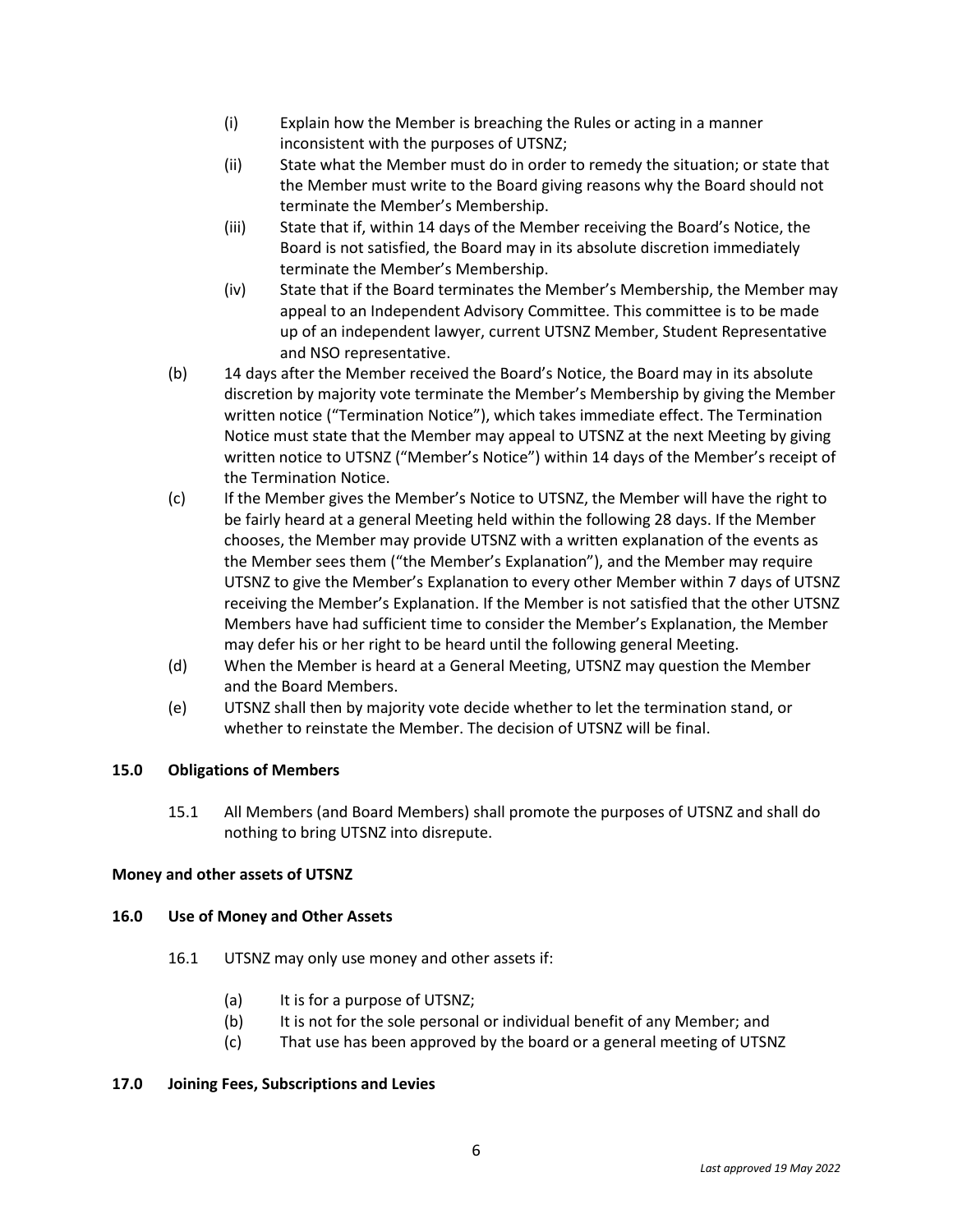- 17.1 Members will be invoiced annually based on the annual membership fee set by the UTSNZ Board.
- 17.2 If any Member does not pay a Subscription or levy by the date set by the Board, UTSNZ will give written notice that, unless the arrears are paid by a nominated date, the Membership will be terminated. After that date, the Member shall (without being released from the obligation of payment of any sums due to UTSNZ) have no Membership rights and shall not be entitled to participate in any UTSNZ activity.

#### **18.0 Additional Powers**

- 18.1 UTSNZ may:
	- (a) Employ people for the purposes of UTSNZ;
	- (b) Exercise any power a trustee might exercise;
	- (c) Invest in any investment that a trustee might invest in;
	- (d) Borrow money and provide security for that if authorised by Majority vote at any Society Meeting.

#### **19.0 Financial Year**

19.1 The financial year of the Society begins on 1 January of every year and ends on 31 December of the next year.

# **20.0 Assurance on the Financial Statements**

- 20.1 UTSNZ shall appoint an Auditor or Reviewer to audit or Review the annual financial statements of UTSNZ. The Auditor shall report on whether the financial statements are prepared in all material respects in accordance with UTSNZ's accounting policies. The Auditor must be a suitably qualified person, and preferably be a member of the New Zealand Institute of Chartered Accountants, and must not be a member of the Committee, or an employee of the Society. If UTSNZ appoints an Auditor or Reviewer who is unable to act for some reason, the Board shall appoint another Auditor or Reviewer as a replacement.
- 20.2 The Board is responsible to provide the auditor or reviewer with:
- (a) Access to all information of which the Board is aware that is relevant to the preparation of the financial statements such as records, documentation and other matters
- (b) Additional information that the auditor or reviewer may request from the Board for the purpose of the audit; and
- (c) Reasonable access to persons within the Board from whom the auditor or reviewer determines it necessary to obtain evidence.
- 20.3 No review or audit of the annual financial statements is required unless a review or audit is requested by 5% of the Members at any properly convened General Meeting.

#### **Conduct of meetings**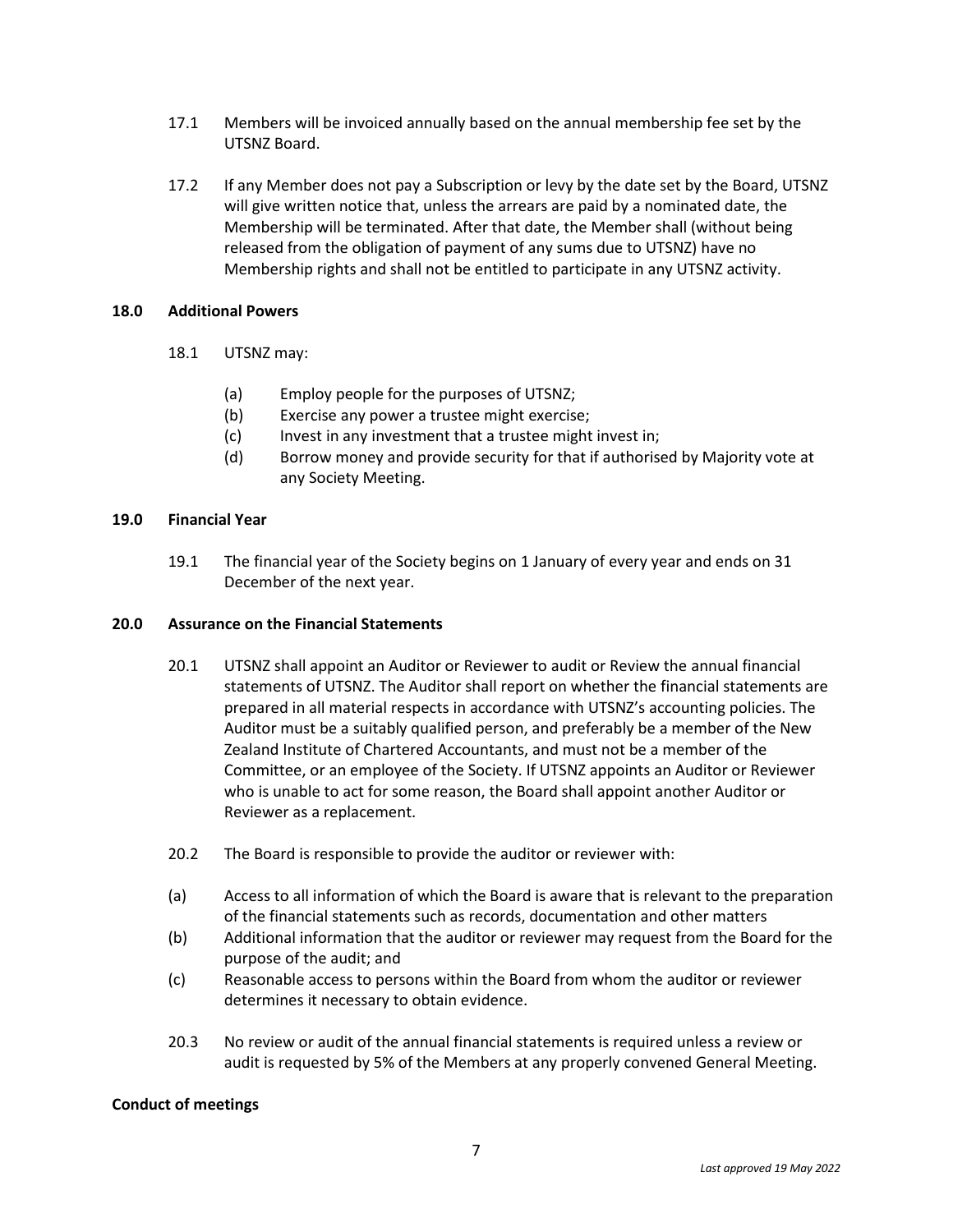# **21.0 General Meetings**

- 21.1 A General Meeting is either an Annual General Meeting or a Special General Meeting.
- 21.2 The Annual General Meeting shall be held once every year no later than five months after the balance date of UTSNZ. The Board shall determine when and where UTSNZ shall meet within those dates.
- 21.3 Special General Meetings may be called by the Board. The Board must call a Special General Meeting if UTSNZ receives a written request signed by at least 10% of the Members.
- 21.4 The Executive Director shall:
- (a) Give all Members at least 14 days Written Notice of the business to be conducted at any General Meeting
- (b) Additionally, UTSNZ will provide:
	- (i) A copy of the Chair's Report on the UTSNZ's operations and of the Annual Financial Statements as approved by the Board,
	- (ii) A list of Nominees for the Board and information about those Nominees if it has been provided. (The Executive Director must not provide Members with information exceeding 500 words per Nominee)
	- (iii) Notice of any motions and the Board's recommendations about those motions.
	- (iv) If the executive director has sent a notice to all Members in good faith, the Meeting and its business will not be invalidated simply because one or more Members do not receive the notice.
- 21.5 All Members may attend and vote at General Meetings.
- 21.6 Member organisations shall notify the executive director of the name of their voting representative in writing no later than 5 working days prior to the date of the general meeting.
- 21.7 Member organisations have one vote at any General Meeting. Proxy votes are not allowed.
- 21.8 No General Meeting may be held unless at least 75% of eligible Members attend. (This will constitute a quorum.)
- 21.9 All General Meetings shall be Chaired by the Chair. If the Chair is absent, UTSNZ shall elect another Board Member to Chair that meeting. Any person Chairing a General Meeting has a casting vote.
- 21.10 On any given motion at a general Meeting, the Chair shall in good faith determine whether to vote by:
	- (a) Voices;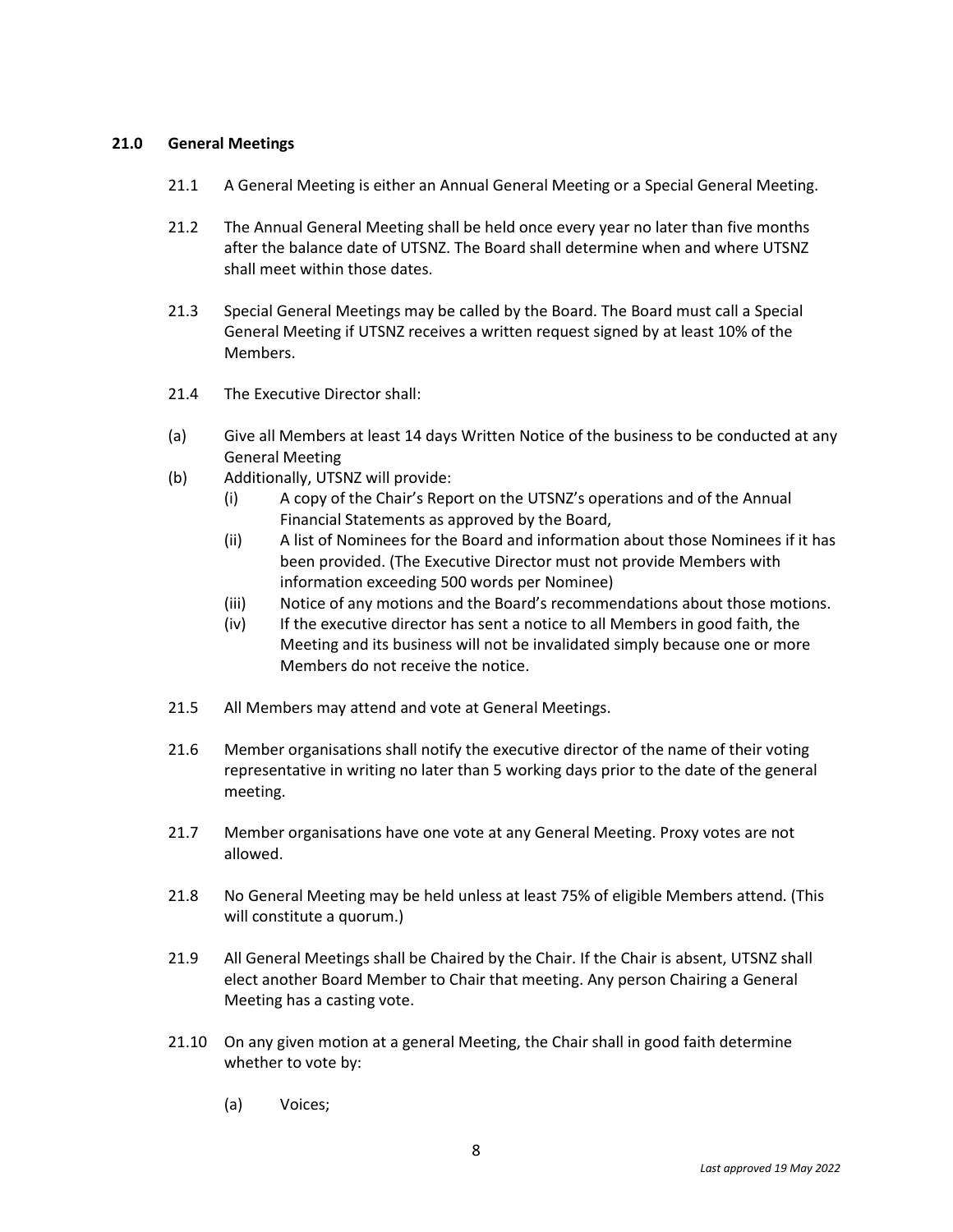- (b) Show of hands; or
- (c) Secret ballot.

However, if any Member demands a secret ballot before a vote by voices or show of hands has begun, voting must be by secret ballot. If a secret ballot is held, the Chair will have a casting, that is, second vote.

- 21.11 The business of an Annual General Meeting shall be:
	- (a) Receiving any minutes of the previous General Meeting(s);
	- (b) The Chair's report on the business of UTSNZ;
	- (c) The Treasurer's report on the finances of UTSNZ, and the Annual Financial Statements;
	- (d) Election of Board Members;
	- (e) Motions to be considered;
	- (f) General business.
- 21.12 The Chair or their nominee shall adjourn the meeting if necessary.
- 21.13 Adjourned Meetings: If within half an hour after the time appointed for a meeting a quorum is not present the meeting, if convened upon requisition of members, shall be dissolved; in any other case it shall stand adjourned to a day, time and place determined by the Chair of UTSNZ, and if at such adjourned meeting a quorum is not present the meeting shall be dissolved without further adjournments. The Chair may with the consent of any General Meeting adjourn the same from time to time and from place to place but no business shall be transacted at any adjourned meeting other than the business left unfinished at the meeting from which the adjournment took place.

# **22.0 Motions at General Meetings**

- 22.1 Any Member may request that a motion be voted on ("Member's Motion") at a particular General Meeting, by giving written notice to UTSNZ at least 28 days before that meeting. The Member may also provide information in support of the motion ("Member's Information"). The Board may in its absolute discretion decide whether or not the Board will vote on the motion. However, if the Member's Motion is signed by at least 50% of eligible Members:
	- (a) It must be voted on at the General Meeting chosen by the Member; and
	- (b) UTSNZ must give the Member's Information to all Members at least 14 days before the General Meeting chosen by the Member; or
	- (c) If UTSNZ fails to do this, the Member has the right to raise the motion at the following General Meeting.
- 22.2 The Board may also decide to put forward motions for the Society to vote on ("Board Motions") which shall be suitably notified.

#### **Student Athlete Commission**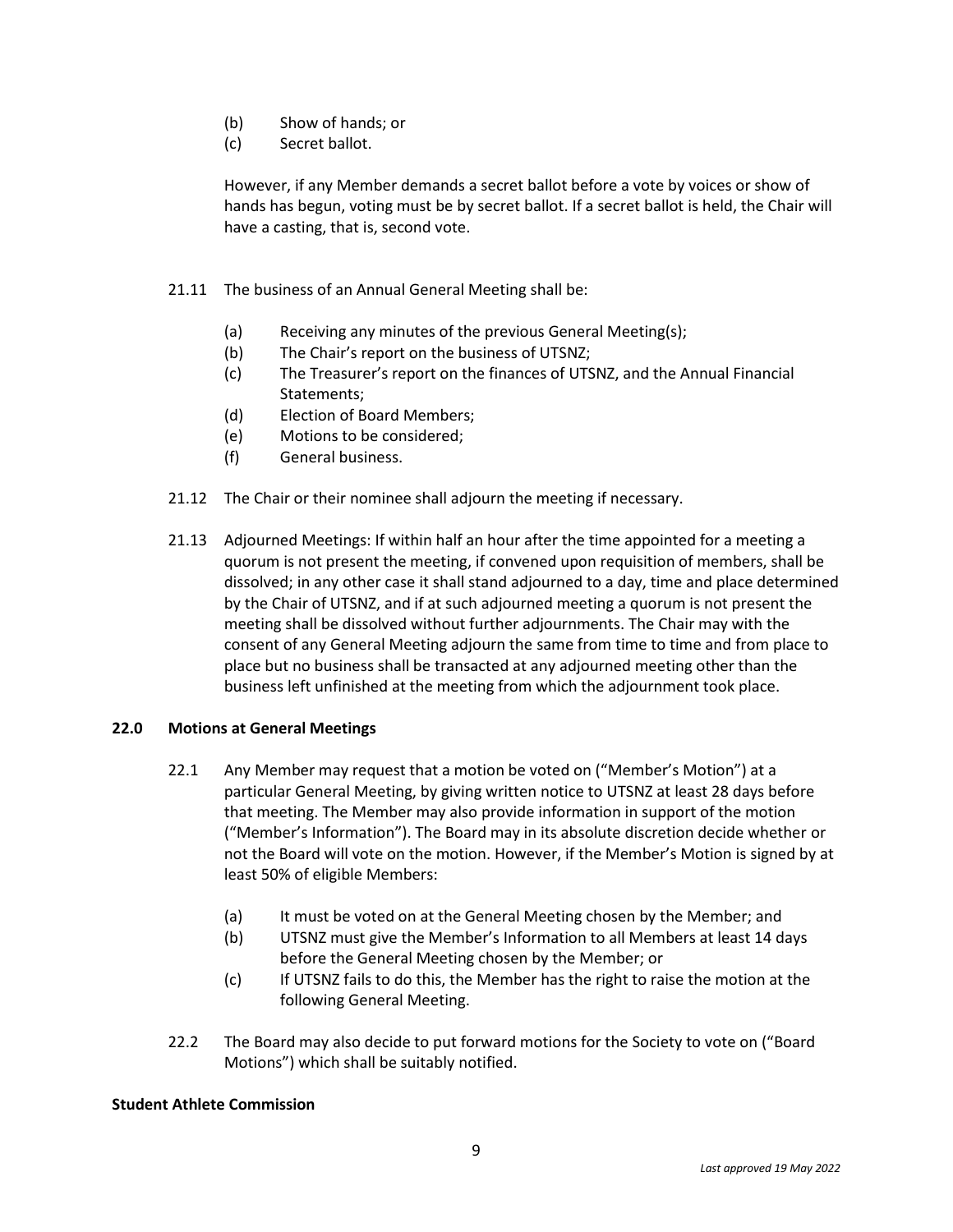- 23.1 UTSNZ shall establish and maintain a Student Athletes Commission (SAC) comprising of 8 elected people who at the time of their election are current students and are involved in competitive sport at a member organisation.
- 23.2 The Board shall determine the method of election.
- 23.3 The term of election shall be three years.
- 23.4 In addition to those elected, The Board may co-opt up to three additional members being students as per 23.1 above to the SAC where there are identified skills gaps.
- 23.5 The purpose of the SAC shall be:
	- (a) To advise the board on matters pertaining to student sports participation and achievement
	- (b) To provide a vehicle for student voice and participation in the development of university and tertiary sport

#### **Common seal**

#### **24.0 Common seal**

- 24.1 The Board shall provide a common seal for UTSNZ and may from time to time replace it with a new one.
- 24.2 The Board shall have custody of the common seal, which shall only be used by the authority of the Board with the exception of 24.3 below. Every document to which the common seal is affixed shall be signed by the Chair and countersigned by a member of the Board.
- 24.3 The Executive Director (ED) has authority to sign documents and affix the common seal to all International University Sports Federation (FISU) documentation.

#### **Altering the rules**

#### **25.0 Altering the Rules**

- 25.1 UTSNZ may alter or replace these Rules at a General Meeting by a resolution passed by a two-thirds majority of those Members present and voting.
- 25.2 Any proposed motion to amend or replace these Rules shall be signed by at least 50% of eligible Members and given in writing to UTSNZ at least 28 days before the General Meeting at which the motion is to be considered and accompanied by a written explanation of the reasons for the proposal.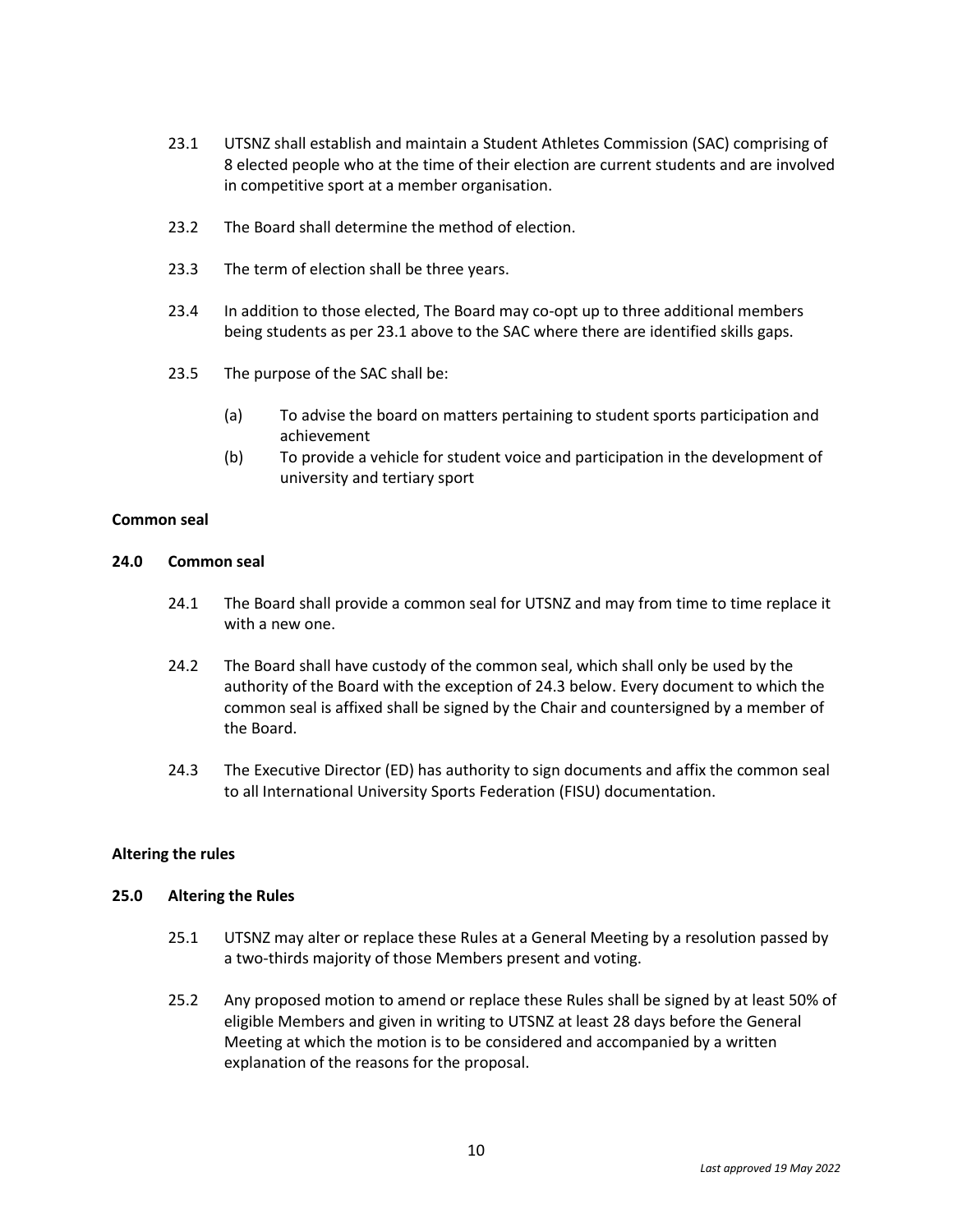- 25.3 At least 14 days before the General Meeting at which any Rule change is to be considered UTS NZ shall give to all Members written notice of the proposed motion, the reasons for the proposal, and any recommendations the Board has.
- 25.4 When a Rule change is approved by a General Meeting no Rule change shall take effect until UTSNZ has filed the changes with the Registrar of Incorporated Societies.

### **Bylaws**

### **25.0 Bylaws to govern UTSNZ**

26.1 The Board may from time-to-time make, alter or rescind bylaws for the general management of UTSNZ, so long as these are not repugnant to these rules or to the provisions of law. All such bylaws shall be binding on members of UTSNZ. A copy of the bylaws for the time being, shall be available for inspection by any member on request to UTSNZ.

### **Winding up**

### **27.0 Winding up**

- 27.1 If UTSNZ is wound up:
	- (a) UTSNZ's debts, costs and liabilities shall be paid;
	- (b) Surplus Money and Other Assets of UTSNZ may be disposed of:
		- (i) By resolution; or
		- (ii) According to the provisions in the Incorporated Societies Act 1908; but
	- (c) No distribution may be made to any Member;
	- (d) The surplus Money and Other Assets shall be distributed to one or more charitable organisations registered as an Incorporated Society that has the aim or similar aims and purposes as UTSNZ.

# **Definitions**

# **28.0 Definitions and Miscellaneous matters**

- 28.1 In these Rules:
	- (a) "Majority vote" means a vote made by more than half of the Members who are present at a Meeting and who are entitled to vote and voting at that Meeting upon a resolution put to that Meeting.
	- (b) "Money or Other Assets" means any real or personal property or any interest therein, owned or controlled to any extent by UTSNZ.
	- (c) "General Meeting" means any Annual General Meeting, or any Special General Meeting, but not a Board Meeting.